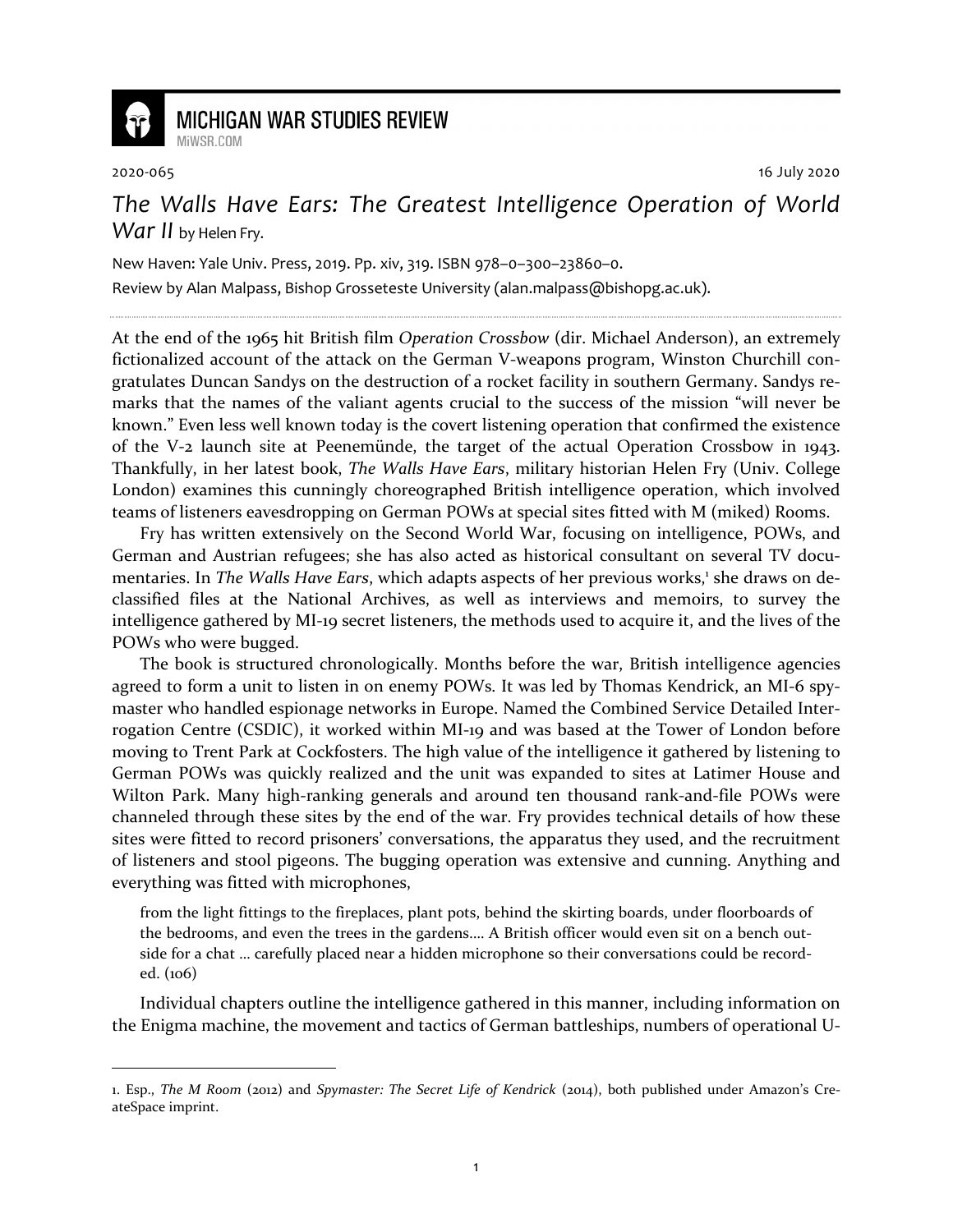boats, new aircraft and navigational technologies, the state of morale in Germany, and the work of resistance movements. In a chapter on "Rocket Science," the author asserts that intelligence on the V-weapons program alone "proved the value of the whole MI-19 operation and more than justified the three sites" (166).

Several chapters offer insights into the everyday lives of the German generals held at Trent Park. The first were captured in 1942, including Ludwig Crüwell and Ritter von Thoma. Fry likens the camp atmosphere to the "Mad Hatter's Tea Party" and discusses the enmities between the pro- and anti-Nazi groups as well as their reactions to events such as D-Day, Operation Valkyrie (the July 20th [1944] plot to assassinate Hitler), and Germany's ultimate defeat.

The final chapters concern intelligence on atrocities. From 1943, substantial evidence was collected regarding concentration camps, mobile gas trucks, and eyewitness accounts of mass executions in the East. The secret listeners recorded discussions between generals that exposed their knowledge and involvement. In May-June 1945, the Joint Intelligence Committee discussed the use of the transcripts to prosecute war criminals. The new head of MI-19, Lt. Col. Sam Derry, argued against publicly divulging M Room methods in order to protect the future of CSDICs and ongoing actions, like Operation Epsilon at Farm Hall near Cambridge, where they eavesdropped on conversations of chief German atomic scientists. Fry explains that looming Cold War tensions with the Soviet Union made Derry determined to secure the workings of the CSDICs as prized sources of intelligence. Use of M Room intelligence in postwar trials was therefore limited to briefing interrogators and cross-examiners, and guiding investigations. Consequently, Nazi generals were not prosecuted based on their admissions of guilt recorded by the secret listeners. This highly questionable decision was criticized by members of the intelligence community at the time. Fry herself refrains from any censure, noting that the decision "highlights the moral dilemmas facing intelligence chiefs" (258).

Duping POWs into talking candidly was crucial to the operation. The consistent conduct of formal interrogations was key. German POWs knew the sites were interrogation centers and expected to be questioned after their capture. They were put through rigorous interrogation so they would not suspect their rooms were wiretapped. Back in their cells, blissfully unaware POWs discussed facts they had kept from interrogators and joked about how little the British knew.

Fry calls the decision to move German generals to Trent Park "one of British intelligence's most cunning deceptions of the war" (104). Expecting to be kept in standard camps, to their pleasant surprise,

the generals found themselves living a life of relative luxury at, they believed, the generous behest of the King and according to their status as military commanders—and this played right into their sense of self-importance. Their every need was catered for and they began to relax into their surroundings. Trent Park could be likened to a traditional privileged, exclusive gentleman's club in central London. (104)

This was not, of course, a matter of class sentiments, but part of a calculated plan to create an atmosphere that encouraged the generals to talk:

The most important dimension of the scenario created at Trent Park was that it provided British intelligence with the unguarded conversations of Hitler's top military commanders. The place was, in essence, nothing more than a location to garner secrets—everything else was a façade, a theatrical stage set created by Kendrick and his immediate boss, Major Arthur Rawlinson. The personal mannerisms of the generals were noted by MI-19 on their personal files to build a physical and psychological profile of each of them. Understanding their characters would enable British intelligence to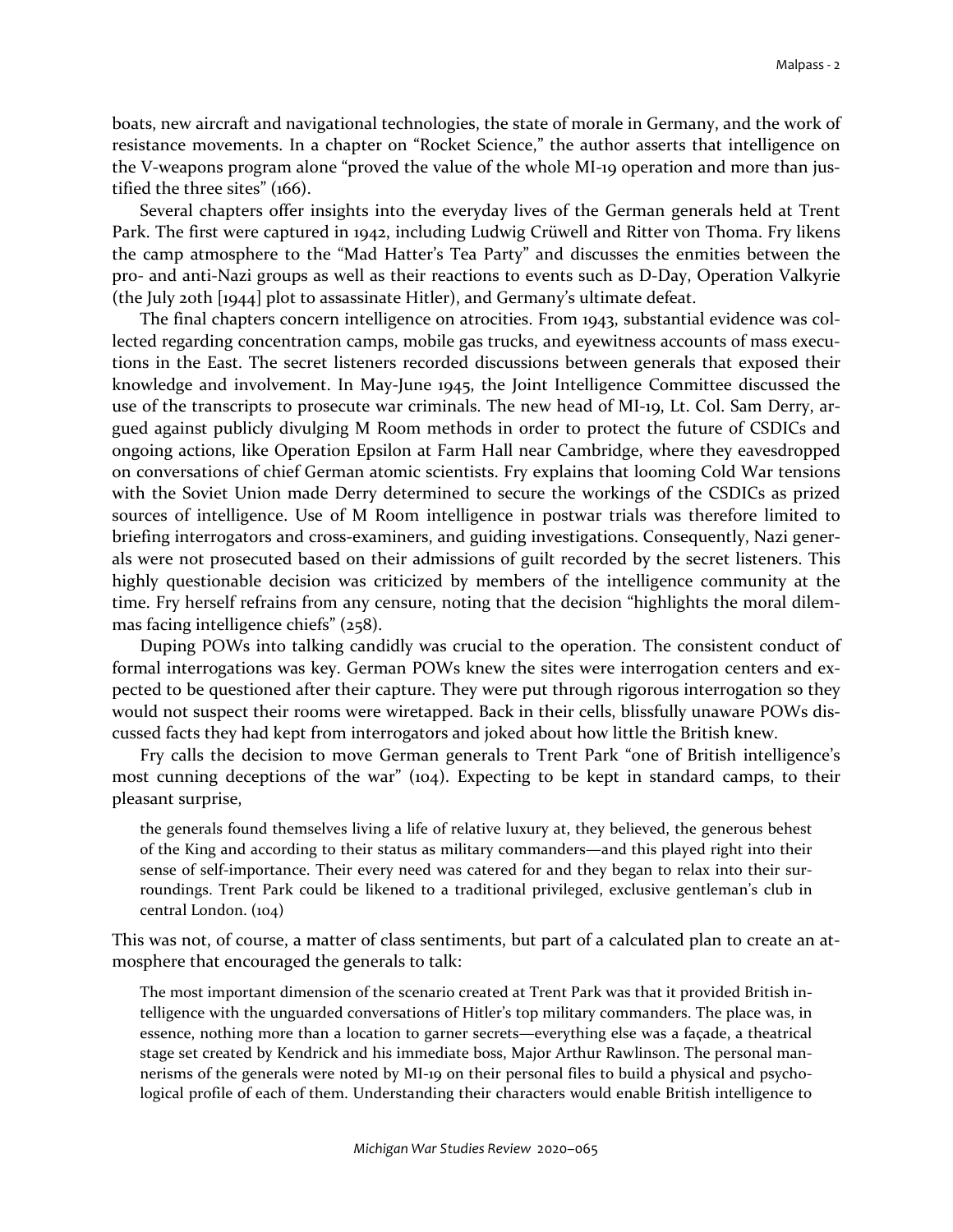make the most of "the guests" (as they were called in the intelligence reports) and create scenarios which would facilitate unwitting disclosure of the closely protected secrets of the Third Reich. (107)

The intelligence officers befriended the generals. They took walks together around Trent Park's grounds and made trips to London, sometimes having lunch on the Strand. Kendrick occasionally invited them to his Surrey home for tea. Lord Aberfeldy, the welfare officer who looked after and entertained the generals, was in fact an intelligence officer "exceedingly good at acting" (107) and not second cousin to the King. Some generals required more creative deceptions before they would divulge information. Hermann Ramcke was reserved in speaking with other generals and revealed little during interrogation. Several bottles of cognac and a fake press release announcing that Hitler himself had awarded him a medal loosened him up and he revealed all.

Chapter 8 switches perspective to the other side of the wall and the work of the "Secret Listeners." Those recruited to work in the M Room were fluent not only in standard German but also in its regional dialects. They had to be knowledgeable of German weaponry and military hierarchy, and have sufficient grasp of the war situation to recognize information that Kendrick and his superiors were keen to have. As the number of native Britons dried up, German-speaking refugees serving in the Pioneer Corp were recruited. Those who had fled Nazi Germany and the Gestapo in the 1930s now secretly heard the conversations of German officers. The refugees among the listeners had to retain their emotional detachment. With friends and family in occupied Europe, they found conversations about atrocities particularly distressing.

Fry emphasizes the role of women in the operation. As the unit expanded, more were recruited to transcribe conversations and perform key administrative duties like categorizing intelligence to ensure it went to the appropriate services. For example, Catherine Townshend was selected to oversee MI-19e at Wilton Park, which involved running the technical side of M Room operations, because she was considered the most knowledgeable and able candidate for the task. For Fry, her appointment

highlights an important point—that the intelligences services were often decades ahead of civilian life in appointing the right person for the job, irrespective of gender. Consequently, during the Second World War, women played vital roles within the intelligence world because they developed the necessary skills for a particular job. (94)

Throughout, Fry stresses the volume and significance of the intelligence gathered. "It is highly doubtful that the Allies could have kept ahead of the 'tech war' without it" (272). The glut of information on German rockets, aircraft, and submarines allowed counter technologies to be designed before the enemy's became field ready. Did this shorten the war? Fry suggests it is "possible to argue"  $(274)$  that it did.

The strength of this highly readable account of an overlooked episode of British intelligence lies in its discussions of the people who were listening and the imaginative methods used to deceive the enemy into talking openly. That said, the book does not significantly advance our understanding of the value of intelligence gathering. The limited bibliography omits seminal studies of the CSDIC in both the early and late periods of the war.<sup>2</sup> Nor is there any mention of previous studies of the specific intelligence gathered on the Luftwaffe<sup>3</sup> and the Holocaust.<sup>4</sup> The relation-

<sup>2.</sup> See, respectively, Kent Fedorowich, "Axis Prisoners of War as Sources for British Military Intelligence, 1939–42," *Intelligence and Nat'l Security* [hereafter, *INS*] 14 (1999) 156–78; and Falko Bell, "One of Our Most Valuable Sources of Intelligence: British Intelligence and the Prisoner of War System in 1944," *INS* 31 (2015) 556–78.

<sup>3.</sup> See Kevin Jones, "From the Horse's Mouth: Luftwaffe POWs As Sources for Air Ministry Intelligence during the Battle of Britain," *INS* 15 (2005) 60–80.